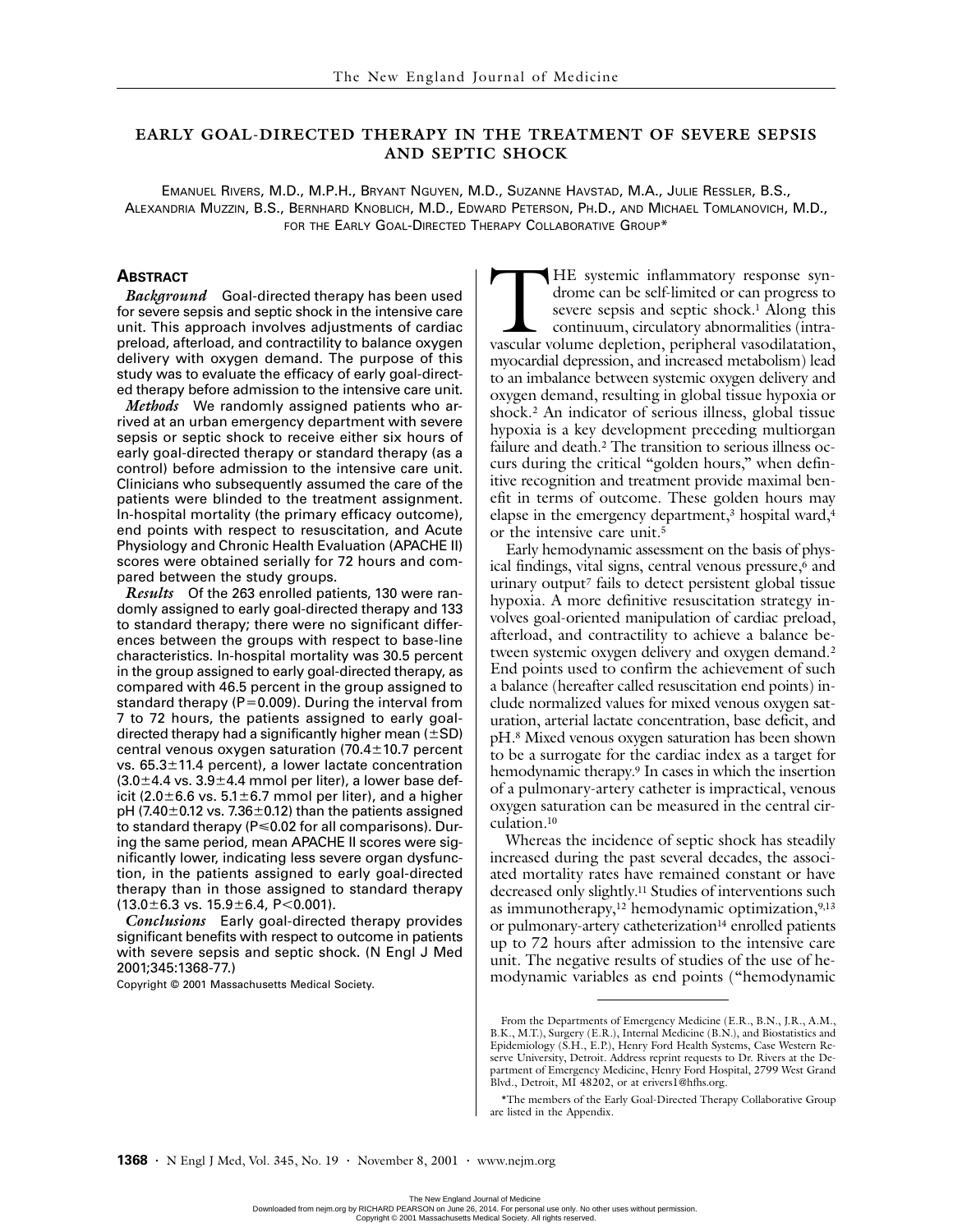optimization"), in particular, prompted suggestions that future studies involve patients with similar causes of disease13 or with global tissue hypoxia (as reflected by elevated lactate concentrations)15 and that they examine interventions begun at an earlier stage of disease.16,17

We examined whether early goal-directed therapy before admission to the intensive care unit effectively reduces the incidence of multiorgan dysfunction, mor-

tality, and the use of health care resources among patients with severe sepsis or septic shock.

# **METHODS**

# **Approval of Study Design**

This prospective, randomized study was approved by the institutional review board for human research and was conducted under the auspices of an independent safety, efficacy, and data monitoring committee.



## **Figure 1.** Overview of Patient Enrollment and Hemodynamic Support.

SIRS denotes systemic inflammatory response syndrome, CVP central venous pressure, MAP mean arterial pressure, ScvO<sub>2</sub> central venous oxygen saturation, SaO, arterial oxygen saturation, and VO<sub>2</sub> systemic oxygen consumption. The criteria for a diagnosis of SIRS were temperature greater than or equal to 38°C or less than 36°C, heart rate greater than 90 beats per minute, respiratory rate greater than 20 breaths per minute or partial pressure of arterial carbon dioxide less than 32 mm Hg, and white-cell count greater than 12,000 per cubic millimeter or less than 4000 per cubic millimeter or the presence of more than 10 percent immature band forms.

N Engl J Med, Vol. 345, No. 19 **·** November 8, 2001 **·** www.nejm.org **· 1369**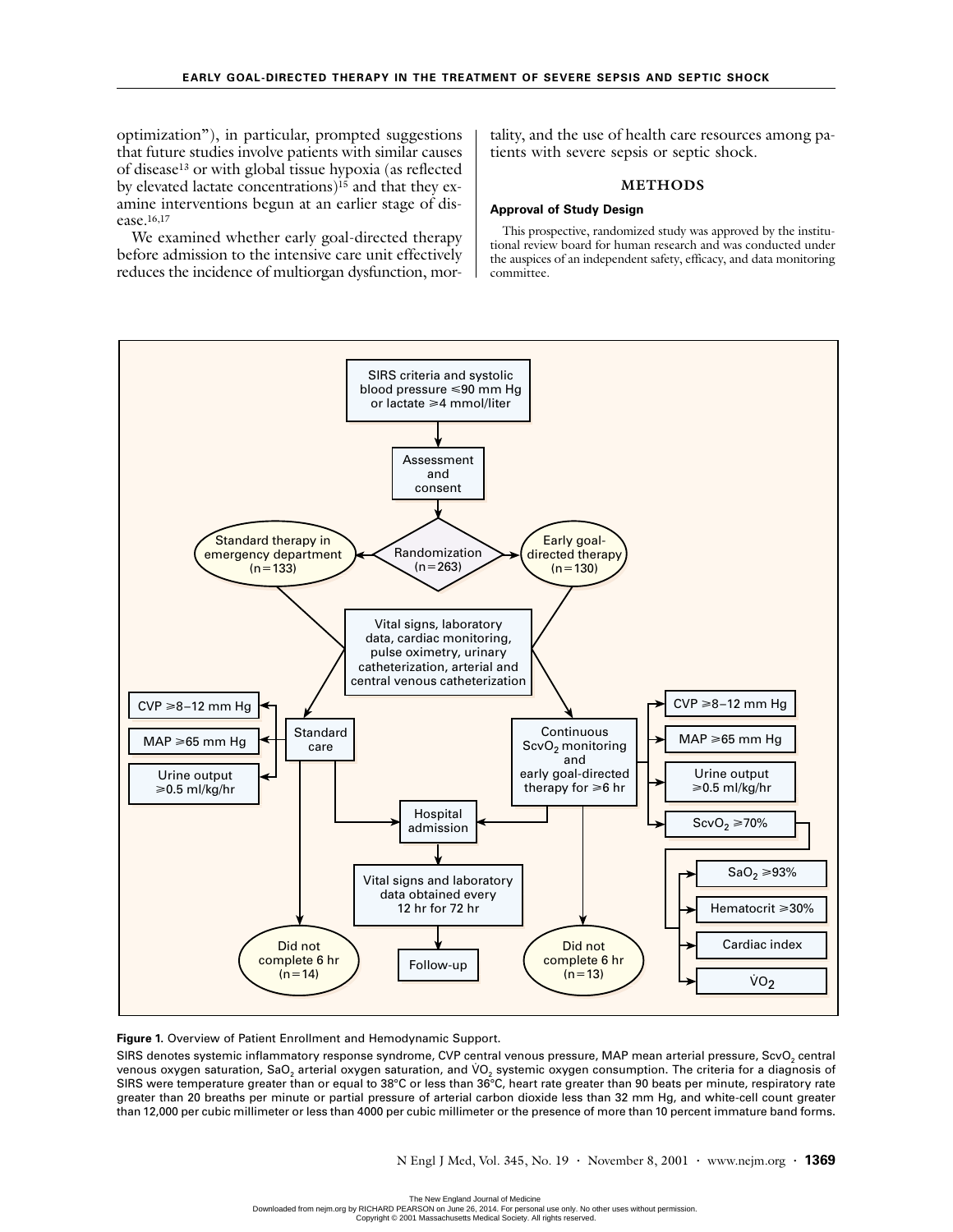### **Eligibility**

Eligible adult patients who presented to the emergency department of an 850-bed academic tertiary care hospital with severe sepsis, septic shock, or the sepsis syndrome from March 1997 through March 2000 were assessed for possible enrollment according to the inclusion<sup>18,19</sup> and exclusion criteria (Fig. 1). The criteria for inclusion were fulfillment of two of four criteria for the systemic inflammatory response syndrome and a systolic blood pressure no higher than 90 mm Hg (after a crystalloid-fluid challenge of 20 to 30 ml per kilogram of body weight over a 30-minute period) or a blood lactate concentration of 4 mmol per liter or more. The criteria for exclusion from the study were an age of less than 18 years, pregnancy, or the presence of an acute cerebral vascular event, acute coronary syndrome, acute pulmonary edema, status asthmaticus, cardiac dysrhythmias (as a primary diagnosis), contraindication to central venous catheterization, active gastrointestinal hemorrhage, seizure, drug overdose, burn injury, trauma, a requirement for immediate surgery, uncured cancer (during chemotherapy), immunosuppression (because of organ transplantation or systemic disease), do-not-resuscitate status, or advanced directives restricting implementation of the protocol.

The clinicians who assessed the patients at this stage were unaware of the patients' treatment assignments. After written informed consent was obtained (in compliance with the Helsinki Declaration<sup>20</sup>), the patients were randomly assigned either to early goal-directed therapy or to standard (control) therapy in computer-generated blocks of two to eight. The study-group assignments were placed in sealed, opaque, randomly assorted envelopes, which were opened by a hospital staff member who was not one of the study investigators.

# **Treatment**

The patients were treated in a nine-bed unit in the emergency department by an emergency physician, two residents, and three nurses.3 The study was conducted during the routine treatment of other patients in the emergency department. After arterial and central venous catheterization, patients in the standard-therapy group were treated at the clinicians' discretion according to a protocol for hemodynamic support<sup>21</sup> (Fig. 1), with critical-care consultation, and were admitted for inpatient care as soon as possible. Blood, urine, and other relevant specimens for culture were obtained in the emergency department before the administration of antibiotics. Antibiotics were given at the discretion of the treating clinicians. Antimicrobial therapy was deemed adequate if the in vitro sensitivities of the identified microorganisms matched the particular antibiotic ordered in the emergency department.22

The patients assigned to early goal-directed therapy received a central venous catheter capable of measuring central venous oxygen saturation (Edwards Lifesciences, Irvine, Calif.); it was connected to a computerized spectrophotometer for continuous monitoring. Patients were treated in the emergency department according to a protocol for early goal-directed therapy (Fig. 2) for at least six hours and were transferred to the first available inpatient beds. Monitoring of central venous oxygen saturation was then discontinued. Critical-care clinicians (intensivists, fellows, and residents providing 24-hour in-house coverage) assumed the care of all the patients; these physicians were unaware of the patients' study-group assignments. The study investigators did not influence patient care in the intensive care unit.

The protocol was as follows. A 500-ml bolus of crystalloid was given every 30 minutes to achieve a central venous pressure of 8 to 12 mm Hg. If the mean arterial pressure was less than 65 mm Hg, vasopressors were given to maintain a mean arterial pressure of at least 65 mm Hg. If the mean arterial pressure was greater than 90 mm Hg, vasodilators were given until it was 90 mm Hg or below. If the central venous oxygen saturation was less than 70 percent, red cells were transfused to achieve a hematocrit of at least 30 percent. After the central venous pressure, mean arterial pressure, and hematocrit were thus optimized, if the central venous oxygen saturation was less than 70 percent, dobutamine administration was started at a dose of 2.5  $\mu$ g per kilogram of body weight per minute, a dose that was increased by  $2.5 \mu$ g per kilogram per minute every 30 minutes until the central venous oxygen saturation was 70 percent or higher or until a maximal dose of  $20 \mu$ g per kilogram per minute was given. Dobutamine was decreased in dose or discontinued if the mean arterial pressure was less than 65 mm Hg or if the heart rate was above 120 beats per minute. To decrease oxygen consumption, patients in whom hemodynamic optimization could not be achieved received mechanical ventilation and sedatives.

## **Outcome Measures**

The patients' temperature, heart rate, urine output, blood pressure, and central venous pressure were measured continuously for the first 6 hours of treatment and assessed every 12 hours for 72 hours. Arterial and venous blood gas values (including central venous oxygen saturation measured by in vitro co-oximetry; Nova Biomedical, Waltham, Mass.), lactate concentrations, and coagulation-related variables and clinical variables required for determination of the Acute Physiology and Chronic Health Evaluation (APACHE II) score (on a scale from 0 to 71, with higher scores indicating more severe organ dysfunction),<sup>23</sup> the Simplified Acute Physiology Score II (SAPS II, on a scale from 0 to 174, with higher scores indicating more severe organ dysfunction), $24$  and the Multiple Organ Dysfunction Score (MODS, on a scale from 0 to 24, with higher scores indicating more severe organ dysfunction)<sup>25</sup> were obtained at base line (0 hours) and at 3, 6, 12, 24, 36, 48, 60, and 72 hours.2,26 The results of laboratory tests required only for purposes of the study were made known only to the study investigators. Patients were followed for 60 days or until death. The consumption of health care resources (indicated by the duration of vasopressor therapy and mechanical ventilation and the length of the hospital stay) was also examined.

### **Statistical Analysis**

In-hospital mortality was the primary efficacy end point. Secondary end points were the resuscitation end points, organ-dysfunction scores, coagulation-related variables, administered treatments, and the consumption of health care resources. Assuming a rate of refusal or exclusion of 10 percent, a two-sided type I error rate of 5 percent, and a power of 80 percent, we calculated that a sample size of 260 patients was required to permit the detection of a 15 percent reduction in in-hospital mortality. Kaplan–Meier estimates of mortality, along with risk ratios and 95 percent confidence intervals, were used to describe the relative risk of death. Differences between the two groups at base line were tested with the use of Student's t-test, the chi-square test, or Wilcoxon's rank-sum test. Incremental analyses of the area under the curve were performed to quantify differences during the interval from base line to six hours after the start of treatment. For the data at six hours, analysis of covariance was used with the base-line values as the covariates. Mixed models were used to assess the effect of treatment on prespecified secondary variables during the interval from 7 to 72 hours after the start of treatment.27 An independent, 12-member external safety, efficacy, and data monitoring committee reviewed interim analyses of the data after one third and two thirds of the patients had been enrolled and at both times recommended that the trial be continued. To adjust for the two interim analyses, the alpha spending function of DeMets and Lan28 was used to determine that a P value of 0.04 or less would be considered to indicate statistical significance.

#### **RESULTS**

# **Base-Line Characteristics**

We evaluated 288 patients; 8.7 percent were excluded or did not consent to participate. The 263 patients enrolled were randomly assigned to undergo either standard therapy or early goal-directed therapy; 236 patients completed the initial six-hour study period.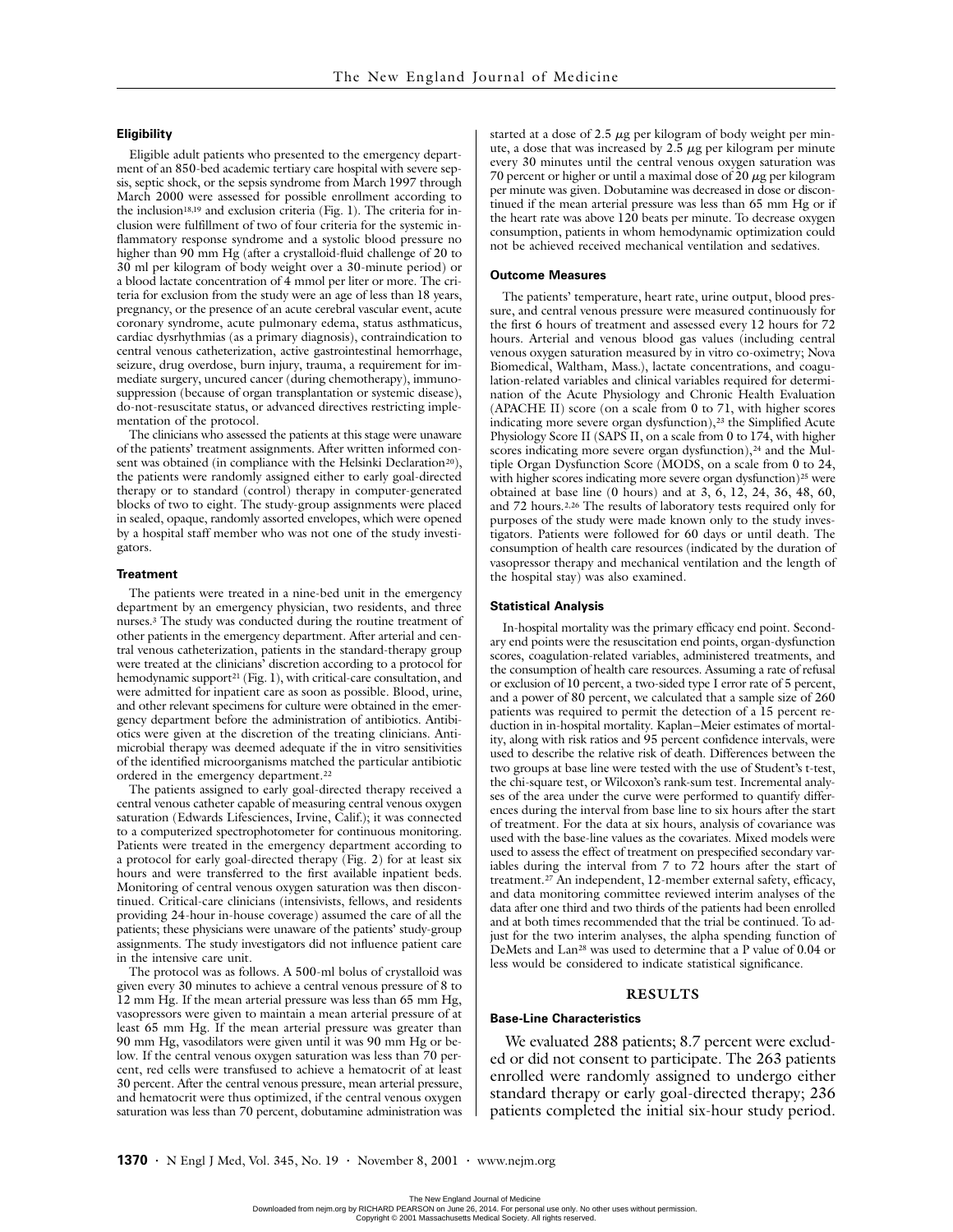

**Figure 2.** Protocol for Early Goal-Directed Therapy. CVP denotes central venous pressure, MAP mean arterial pressure, and ScvO<sub>2</sub> central venous oxygen saturation.

All 263 were included in the intention-to-treat analyses. The patients assigned to standard therapy stayed a significantly shorter time in the emergency department than those assigned to early goal-directed therapy (mean  $[\pm SD]$ , 6.3 $\pm 3.2$  vs. 8.0 $\pm 2.1$  hours; P< 0.001). There was no significant difference between the groups in any of the base-line characteristics, including the adequacy and duration of antibiotic therapy (Table 1). Vital signs, resuscitation end points, organ-dysfunction scores, and coagulation-related variables were also similar in the two study groups at base line (Table 2).

Twenty-seven patients did not complete the initial

six-hour study period (14 assigned to standard therapy and 13 assigned to early goal-directed therapy), for the following reasons: discontinuation of aggressive medical treatment (in 5 patients in each group), discontinuation of aggressive surgical treatment (in 2 patients in each group), a need for immediate surgery (in 4 patients assigned to standard therapy and in 3 assigned to early goal-directed therapy), a need for interventional urologic, cardiologic, or angiographic procedures (in 2 patients in each group), and refusal to continue participation (in 1 patient in each group)  $(P=0.99$  for all comparisons). There were no significant differences between the patients who completed

N Engl J Med, Vol. 345, No. 19 **·** November 8, 2001 **·** www.nejm.org **· 1371**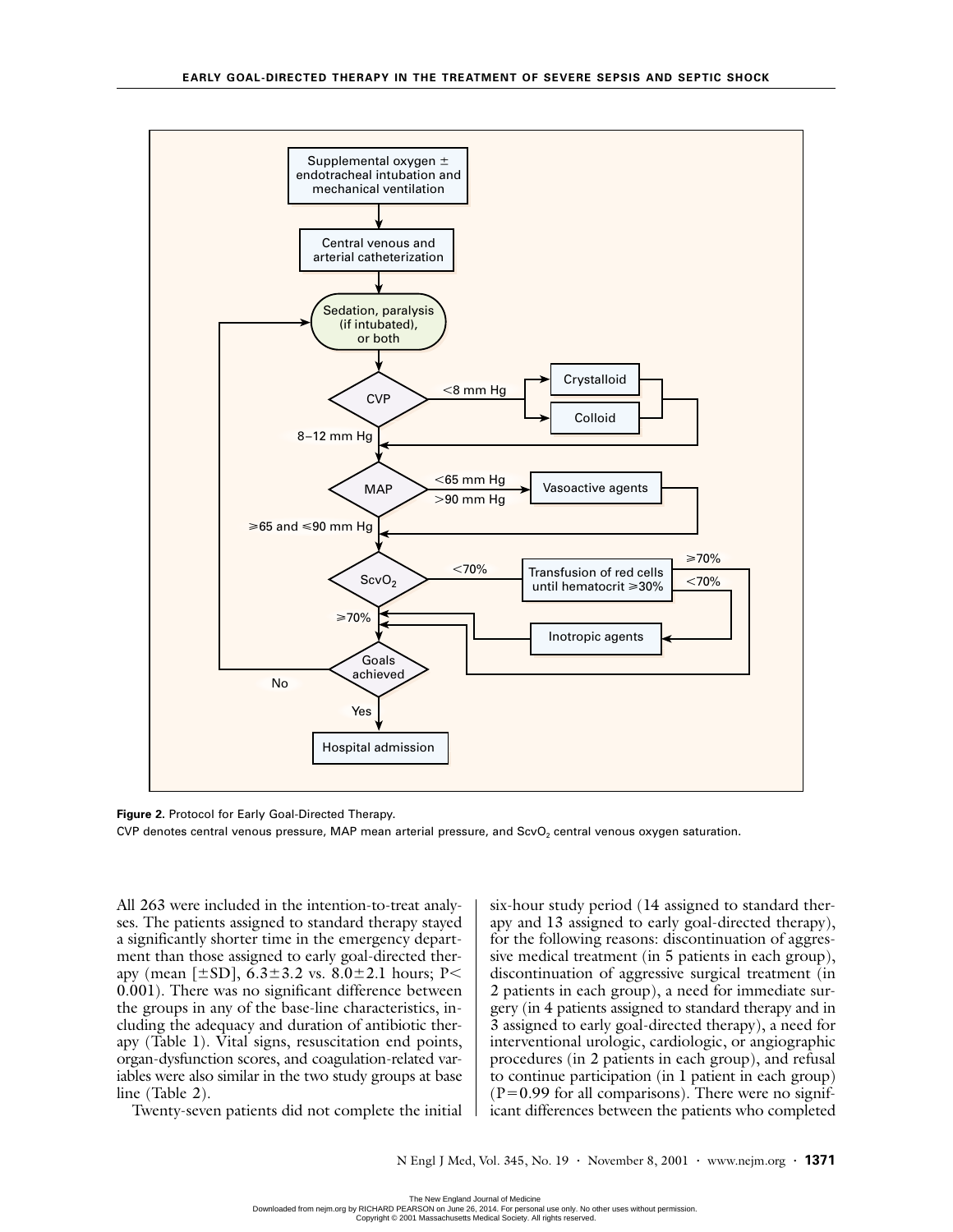| <b>EARLY GOAL-DIRECTED</b><br><b>STANDARD THERAPY</b><br><b><i>VARIABLE</i></b><br>$(N=133)$<br>THERAPY $(N = 130)$<br>$64.4 \pm 17.1$<br>$67.1 \pm 17.4$<br>Age $(yr)$<br>Sex $(\%)$<br>49.6<br>49.2<br>Female<br>Male<br>50.4<br>50.8<br>Time from arrival at emergency department to<br>enrollment<br>$1.5 \pm 1.7$<br>$1.3 \pm 1.5$<br>Mean (hr)<br>Median (min)<br>50.5<br>59.0<br>Entry criteria<br>Temperature $(^{\circ}C)$<br>$36.6 \pm 2.3$<br>$35.9 \pm 3.2$<br>Heart rate (beats/min)<br>$114 \pm 27$<br>$117 + 31$<br>Systolic blood pressure (mm Hg)<br>$109 \pm 34$<br>$106 \pm 36$<br>Respiratory rate (breaths/min)<br>$30.2 \pm 10.6$<br>$31.8 \pm 10.8$<br>Partial pressure of carbon dioxide (mm Hg)<br>$30.6 \pm 15.1$<br>$31.5 \pm 15.7$<br>$13,600 \pm 8,300$<br>White-cell count (per mm <sup>3</sup> )<br>$14,200 \pm 9,600$<br>Lactate (mmol/liter)<br>$6.9 + 4.5$<br>$7.7 + 4.7$<br>Base-line laboratory values<br>Anion gap (mmol/liter)<br>$21.7 \pm 7.6$<br>$21.4 \pm 8.5$<br>Creatinine (mg/dl)<br>$2.6 + 2.0$<br>$2.6 \pm 2.0$<br>Blood urea nitrogen (mg/dl)<br>$45.4 \pm 33.0$<br>$47.1 \pm 31.3$<br>Total bilirubin (mg/dl)<br>$1.9 \pm 3.0$<br>$1.3 \pm 1.7$<br>$\gamma$ -Glutamyltransferase (U/liter)<br>$123 \pm 130$<br>$117 + 159$<br>Albumin $(g/dl)$<br>$2.8 \pm 0.7$<br>$2.8 \pm 0.7$<br>Chronic coexisting conditions (%) <sup>+</sup><br>Alcohol use<br>38.7<br>38.5<br>Congestive heart failure<br>36.7<br>30.2 |
|----------------------------------------------------------------------------------------------------------------------------------------------------------------------------------------------------------------------------------------------------------------------------------------------------------------------------------------------------------------------------------------------------------------------------------------------------------------------------------------------------------------------------------------------------------------------------------------------------------------------------------------------------------------------------------------------------------------------------------------------------------------------------------------------------------------------------------------------------------------------------------------------------------------------------------------------------------------------------------------------------------------------------------------------------------------------------------------------------------------------------------------------------------------------------------------------------------------------------------------------------------------------------------------------------------------------------------------------------------------------------------------------------------------------------------------------------------------|
|                                                                                                                                                                                                                                                                                                                                                                                                                                                                                                                                                                                                                                                                                                                                                                                                                                                                                                                                                                                                                                                                                                                                                                                                                                                                                                                                                                                                                                                                |
|                                                                                                                                                                                                                                                                                                                                                                                                                                                                                                                                                                                                                                                                                                                                                                                                                                                                                                                                                                                                                                                                                                                                                                                                                                                                                                                                                                                                                                                                |
|                                                                                                                                                                                                                                                                                                                                                                                                                                                                                                                                                                                                                                                                                                                                                                                                                                                                                                                                                                                                                                                                                                                                                                                                                                                                                                                                                                                                                                                                |
|                                                                                                                                                                                                                                                                                                                                                                                                                                                                                                                                                                                                                                                                                                                                                                                                                                                                                                                                                                                                                                                                                                                                                                                                                                                                                                                                                                                                                                                                |
|                                                                                                                                                                                                                                                                                                                                                                                                                                                                                                                                                                                                                                                                                                                                                                                                                                                                                                                                                                                                                                                                                                                                                                                                                                                                                                                                                                                                                                                                |
|                                                                                                                                                                                                                                                                                                                                                                                                                                                                                                                                                                                                                                                                                                                                                                                                                                                                                                                                                                                                                                                                                                                                                                                                                                                                                                                                                                                                                                                                |
|                                                                                                                                                                                                                                                                                                                                                                                                                                                                                                                                                                                                                                                                                                                                                                                                                                                                                                                                                                                                                                                                                                                                                                                                                                                                                                                                                                                                                                                                |
|                                                                                                                                                                                                                                                                                                                                                                                                                                                                                                                                                                                                                                                                                                                                                                                                                                                                                                                                                                                                                                                                                                                                                                                                                                                                                                                                                                                                                                                                |
|                                                                                                                                                                                                                                                                                                                                                                                                                                                                                                                                                                                                                                                                                                                                                                                                                                                                                                                                                                                                                                                                                                                                                                                                                                                                                                                                                                                                                                                                |
|                                                                                                                                                                                                                                                                                                                                                                                                                                                                                                                                                                                                                                                                                                                                                                                                                                                                                                                                                                                                                                                                                                                                                                                                                                                                                                                                                                                                                                                                |
|                                                                                                                                                                                                                                                                                                                                                                                                                                                                                                                                                                                                                                                                                                                                                                                                                                                                                                                                                                                                                                                                                                                                                                                                                                                                                                                                                                                                                                                                |
|                                                                                                                                                                                                                                                                                                                                                                                                                                                                                                                                                                                                                                                                                                                                                                                                                                                                                                                                                                                                                                                                                                                                                                                                                                                                                                                                                                                                                                                                |
|                                                                                                                                                                                                                                                                                                                                                                                                                                                                                                                                                                                                                                                                                                                                                                                                                                                                                                                                                                                                                                                                                                                                                                                                                                                                                                                                                                                                                                                                |
|                                                                                                                                                                                                                                                                                                                                                                                                                                                                                                                                                                                                                                                                                                                                                                                                                                                                                                                                                                                                                                                                                                                                                                                                                                                                                                                                                                                                                                                                |
|                                                                                                                                                                                                                                                                                                                                                                                                                                                                                                                                                                                                                                                                                                                                                                                                                                                                                                                                                                                                                                                                                                                                                                                                                                                                                                                                                                                                                                                                |
|                                                                                                                                                                                                                                                                                                                                                                                                                                                                                                                                                                                                                                                                                                                                                                                                                                                                                                                                                                                                                                                                                                                                                                                                                                                                                                                                                                                                                                                                |
|                                                                                                                                                                                                                                                                                                                                                                                                                                                                                                                                                                                                                                                                                                                                                                                                                                                                                                                                                                                                                                                                                                                                                                                                                                                                                                                                                                                                                                                                |
|                                                                                                                                                                                                                                                                                                                                                                                                                                                                                                                                                                                                                                                                                                                                                                                                                                                                                                                                                                                                                                                                                                                                                                                                                                                                                                                                                                                                                                                                |
|                                                                                                                                                                                                                                                                                                                                                                                                                                                                                                                                                                                                                                                                                                                                                                                                                                                                                                                                                                                                                                                                                                                                                                                                                                                                                                                                                                                                                                                                |
|                                                                                                                                                                                                                                                                                                                                                                                                                                                                                                                                                                                                                                                                                                                                                                                                                                                                                                                                                                                                                                                                                                                                                                                                                                                                                                                                                                                                                                                                |
|                                                                                                                                                                                                                                                                                                                                                                                                                                                                                                                                                                                                                                                                                                                                                                                                                                                                                                                                                                                                                                                                                                                                                                                                                                                                                                                                                                                                                                                                |
|                                                                                                                                                                                                                                                                                                                                                                                                                                                                                                                                                                                                                                                                                                                                                                                                                                                                                                                                                                                                                                                                                                                                                                                                                                                                                                                                                                                                                                                                |
|                                                                                                                                                                                                                                                                                                                                                                                                                                                                                                                                                                                                                                                                                                                                                                                                                                                                                                                                                                                                                                                                                                                                                                                                                                                                                                                                                                                                                                                                |
|                                                                                                                                                                                                                                                                                                                                                                                                                                                                                                                                                                                                                                                                                                                                                                                                                                                                                                                                                                                                                                                                                                                                                                                                                                                                                                                                                                                                                                                                |
|                                                                                                                                                                                                                                                                                                                                                                                                                                                                                                                                                                                                                                                                                                                                                                                                                                                                                                                                                                                                                                                                                                                                                                                                                                                                                                                                                                                                                                                                |
| Coronary artery disease<br>26.5<br>23.5                                                                                                                                                                                                                                                                                                                                                                                                                                                                                                                                                                                                                                                                                                                                                                                                                                                                                                                                                                                                                                                                                                                                                                                                                                                                                                                                                                                                                        |
| Chronic obstructive pulmonary disease or<br>13.4<br>18.0                                                                                                                                                                                                                                                                                                                                                                                                                                                                                                                                                                                                                                                                                                                                                                                                                                                                                                                                                                                                                                                                                                                                                                                                                                                                                                                                                                                                       |
| emphysema                                                                                                                                                                                                                                                                                                                                                                                                                                                                                                                                                                                                                                                                                                                                                                                                                                                                                                                                                                                                                                                                                                                                                                                                                                                                                                                                                                                                                                                      |
| <b>Diabetes</b><br>31.9<br>30.8<br>4.3<br>Human immunodeficiency virus infection<br>1.7                                                                                                                                                                                                                                                                                                                                                                                                                                                                                                                                                                                                                                                                                                                                                                                                                                                                                                                                                                                                                                                                                                                                                                                                                                                                                                                                                                        |
| Hypertension<br>66.4<br>68.4                                                                                                                                                                                                                                                                                                                                                                                                                                                                                                                                                                                                                                                                                                                                                                                                                                                                                                                                                                                                                                                                                                                                                                                                                                                                                                                                                                                                                                   |
| Liver disease<br>23.5<br>23.1                                                                                                                                                                                                                                                                                                                                                                                                                                                                                                                                                                                                                                                                                                                                                                                                                                                                                                                                                                                                                                                                                                                                                                                                                                                                                                                                                                                                                                  |
| History of cancer<br>10.1<br>12.8                                                                                                                                                                                                                                                                                                                                                                                                                                                                                                                                                                                                                                                                                                                                                                                                                                                                                                                                                                                                                                                                                                                                                                                                                                                                                                                                                                                                                              |
| Neurologic disease<br>31.9<br>34.2                                                                                                                                                                                                                                                                                                                                                                                                                                                                                                                                                                                                                                                                                                                                                                                                                                                                                                                                                                                                                                                                                                                                                                                                                                                                                                                                                                                                                             |
| Renal insufficiency<br>21.9<br>21.4                                                                                                                                                                                                                                                                                                                                                                                                                                                                                                                                                                                                                                                                                                                                                                                                                                                                                                                                                                                                                                                                                                                                                                                                                                                                                                                                                                                                                            |
| Smoking<br>31.1<br>29.9                                                                                                                                                                                                                                                                                                                                                                                                                                                                                                                                                                                                                                                                                                                                                                                                                                                                                                                                                                                                                                                                                                                                                                                                                                                                                                                                                                                                                                        |
| Diagnosis $(\%)\uparrow$                                                                                                                                                                                                                                                                                                                                                                                                                                                                                                                                                                                                                                                                                                                                                                                                                                                                                                                                                                                                                                                                                                                                                                                                                                                                                                                                                                                                                                       |
| Medical condition<br>90.6<br>93.3                                                                                                                                                                                                                                                                                                                                                                                                                                                                                                                                                                                                                                                                                                                                                                                                                                                                                                                                                                                                                                                                                                                                                                                                                                                                                                                                                                                                                              |
| 38.5<br>Pneumonia<br>39.5<br>25.6                                                                                                                                                                                                                                                                                                                                                                                                                                                                                                                                                                                                                                                                                                                                                                                                                                                                                                                                                                                                                                                                                                                                                                                                                                                                                                                                                                                                                              |
| Urosepsis<br>27.7<br>Peritonitis<br>3.4<br>4.2                                                                                                                                                                                                                                                                                                                                                                                                                                                                                                                                                                                                                                                                                                                                                                                                                                                                                                                                                                                                                                                                                                                                                                                                                                                                                                                                                                                                                 |
| Other<br>21.9<br>23.1                                                                                                                                                                                                                                                                                                                                                                                                                                                                                                                                                                                                                                                                                                                                                                                                                                                                                                                                                                                                                                                                                                                                                                                                                                                                                                                                                                                                                                          |
| Surgical condition<br>6.7<br>9.4                                                                                                                                                                                                                                                                                                                                                                                                                                                                                                                                                                                                                                                                                                                                                                                                                                                                                                                                                                                                                                                                                                                                                                                                                                                                                                                                                                                                                               |
| 7.7<br>Intraabdominal process<br>5.9                                                                                                                                                                                                                                                                                                                                                                                                                                                                                                                                                                                                                                                                                                                                                                                                                                                                                                                                                                                                                                                                                                                                                                                                                                                                                                                                                                                                                           |
| Abscess of the arms or legs<br>0.8<br>1.7                                                                                                                                                                                                                                                                                                                                                                                                                                                                                                                                                                                                                                                                                                                                                                                                                                                                                                                                                                                                                                                                                                                                                                                                                                                                                                                                                                                                                      |
| Types and features of sepsis (%)                                                                                                                                                                                                                                                                                                                                                                                                                                                                                                                                                                                                                                                                                                                                                                                                                                                                                                                                                                                                                                                                                                                                                                                                                                                                                                                                                                                                                               |
| Severe sepsis<br>48.7<br>45.3                                                                                                                                                                                                                                                                                                                                                                                                                                                                                                                                                                                                                                                                                                                                                                                                                                                                                                                                                                                                                                                                                                                                                                                                                                                                                                                                                                                                                                  |
| Septic shock<br>51.3<br>54.7                                                                                                                                                                                                                                                                                                                                                                                                                                                                                                                                                                                                                                                                                                                                                                                                                                                                                                                                                                                                                                                                                                                                                                                                                                                                                                                                                                                                                                   |
| 71.4<br>Sepsis syndrome<br>75.2                                                                                                                                                                                                                                                                                                                                                                                                                                                                                                                                                                                                                                                                                                                                                                                                                                                                                                                                                                                                                                                                                                                                                                                                                                                                                                                                                                                                                                |
| Culture positive<br>76.5<br>76.1                                                                                                                                                                                                                                                                                                                                                                                                                                                                                                                                                                                                                                                                                                                                                                                                                                                                                                                                                                                                                                                                                                                                                                                                                                                                                                                                                                                                                               |
| 23.9<br>Culture negative<br>23.5<br>Blood culture positive<br>36.1<br>34.2                                                                                                                                                                                                                                                                                                                                                                                                                                                                                                                                                                                                                                                                                                                                                                                                                                                                                                                                                                                                                                                                                                                                                                                                                                                                                                                                                                                     |
|                                                                                                                                                                                                                                                                                                                                                                                                                                                                                                                                                                                                                                                                                                                                                                                                                                                                                                                                                                                                                                                                                                                                                                                                                                                                                                                                                                                                                                                                |
| Antibiotic therapy<br>Antibiotics given in the first 6 hr (%)<br>86.3<br>92.4                                                                                                                                                                                                                                                                                                                                                                                                                                                                                                                                                                                                                                                                                                                                                                                                                                                                                                                                                                                                                                                                                                                                                                                                                                                                                                                                                                                  |
| 94.3<br>96.7<br>Antibiotics adequate (%)                                                                                                                                                                                                                                                                                                                                                                                                                                                                                                                                                                                                                                                                                                                                                                                                                                                                                                                                                                                                                                                                                                                                                                                                                                                                                                                                                                                                                       |
| $11.3 \pm 15.8$<br>$11.7 \pm 16.2$<br>Duration (days)                                                                                                                                                                                                                                                                                                                                                                                                                                                                                                                                                                                                                                                                                                                                                                                                                                                                                                                                                                                                                                                                                                                                                                                                                                                                                                                                                                                                          |

**TABLE 1.** BASE-LINE CHARACTERISTICS OF THE PATIENTS.\*

\*Plus–minus values are means ±SD. There were no significant differences between groups in any of the variables. To convert the values for creatinine to micromoles per liter, multiply by 88.4; to convert the values for blood urea nitrogen to millimoles per liter, multiply by 0.357; and to convert the values for total bilirubin to micromoles per liter, multiply by 17.1.

†Values sum to more than 100% because patients could have more than one condition.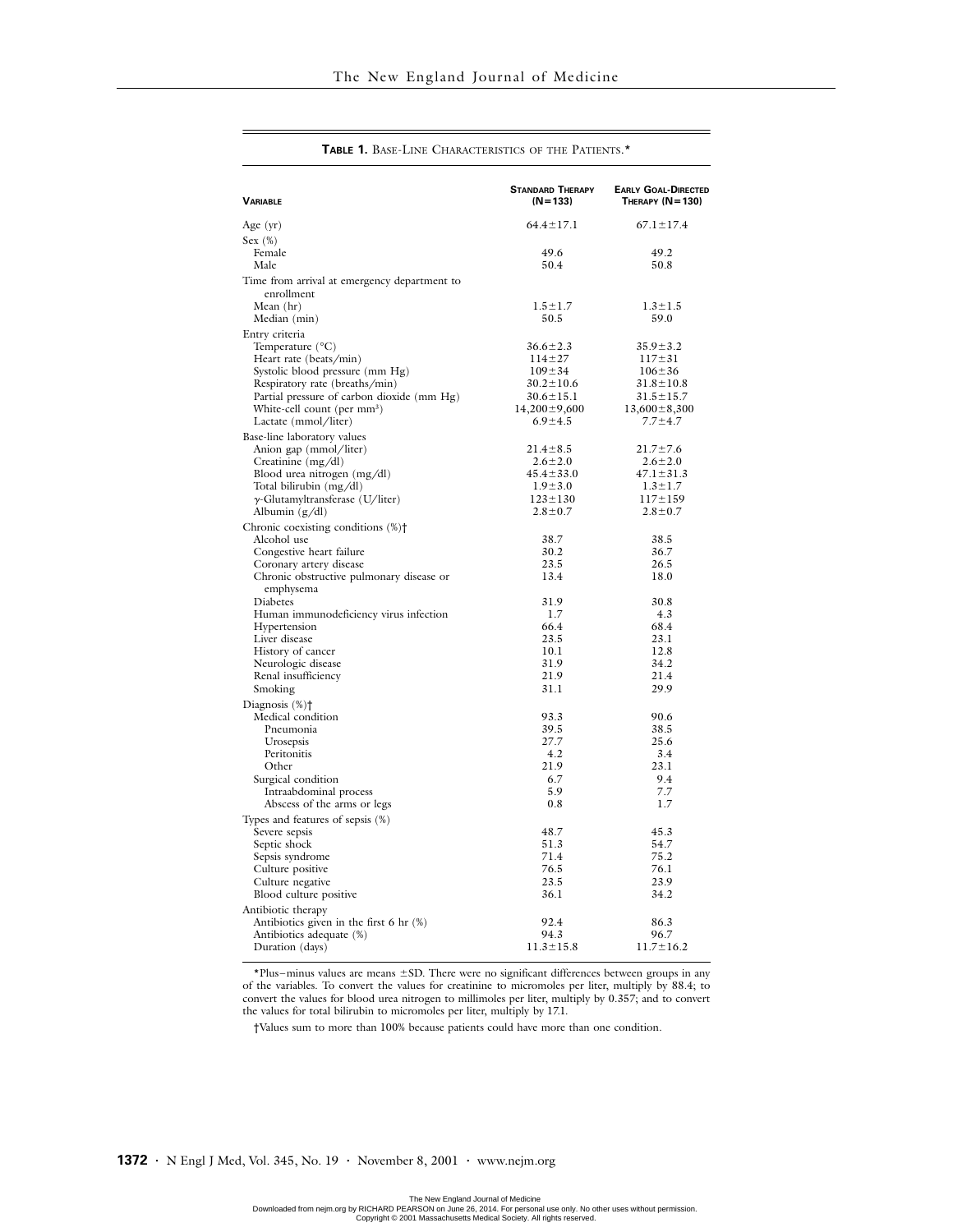| <b>VARIABLE AND</b><br><b>TREATMENT GROUP</b> | <b>BASE LINE</b><br>(0 <sub>hr</sub> ) |                 | <b>HOURS AFTER START OF THERAPY</b> |                 | <b>VARIABLE AND</b><br><b>TREATMENT GROUP</b> | <b>BASE LINE</b><br>(0 hr) | <b>HOURS AFTER START OF THERAPY</b> |                          |                 |
|-----------------------------------------------|----------------------------------------|-----------------|-------------------------------------|-----------------|-----------------------------------------------|----------------------------|-------------------------------------|--------------------------|-----------------|
|                                               |                                        | 6               | $0 - 61$                            | $7 - 72t$       |                                               |                            | 6                                   | $0 - 61$                 | $7 - 721$       |
|                                               |                                        |                 |                                     |                 |                                               |                            |                                     |                          |                 |
| Heart rate (beats/min)                        |                                        |                 |                                     |                 | <b>MODS</b>                                   |                            |                                     |                          |                 |
| Standard therapy                              | $114 \pm 27$                           | $105 \pm 25$    | $108 \pm 23$                        | $99 \pm 18$     | Standard therapy                              | $7.3 \pm 3.1$              | $6.8 \pm 3.7$                       |                          | $6.4 \pm 4.0$   |
| <b>EGDT</b>                                   | $117 + 31$                             | $103 \pm 19$    | $105 \pm 19$                        | $96 \pm 18$     | <b>EGDT</b>                                   | $7.6 \pm 3.1$              | $5.9 \pm 3.7$                       | $\overline{\phantom{0}}$ | $5.1 \pm 3.9$   |
| P value                                       | 0.45                                   | 0.12            | 0.25                                | 0.04            | P value                                       | 0.44                       | < 0.001                             |                          | < 0.001         |
| Central venous pressure                       |                                        |                 |                                     |                 | Hematocrit (%)                                |                            |                                     |                          |                 |
| (mm Hg)                                       |                                        |                 |                                     |                 | Standard therapy                              | $34.7 \pm 8.5$             | $32.0 \pm 6.9$                      |                          | $30.1 \pm 4.1$  |
| Standard therapy                              | $6.1 \pm 7.7$                          | $11.8 \pm 6.8$  | $10.5 \pm 6.8$                      | $11.6 \pm 6.1$  | <b>EGDT</b>                                   | $34.6 \pm 8.3$             | $33.3 \pm 4.8$                      |                          | $32.1 \pm 4.2$  |
| <b>EGDT</b>                                   | $5.3 \pm 9.3$                          | $13.8 \pm 4.4$  | $11.7 \pm 5.1$                      | $11.9 \pm 5.6$  | P value                                       | 0.91                       | 0.03                                |                          | < 0.001         |
| P value                                       | 0.57                                   | 0.007           | 0.22                                | 0.68            | Prothrombin time                              |                            |                                     |                          |                 |
| Mean arterial pressure                        |                                        |                 |                                     |                 | (sec)                                         |                            |                                     |                          |                 |
| (mm Hg)                                       |                                        |                 |                                     |                 | Standard therapy                              | $16.5 \pm 6.3$             | $17.5 \pm 8.1$                      |                          | $17.3 \pm 6.1$  |
| Standard therapy                              | $76 + 24$                              | $81 \pm 18$     | $81 \pm 16$                         | $80 \pm 15$     | <b>EGDT</b>                                   | $15.8 \pm 5.0$             | $16.0 \pm 3.6$                      | $\overline{\phantom{0}}$ | $15.4 \pm 6.1$  |
| <b>EGDT</b>                                   | $74 + 27$                              | $95 + 19$       | $88 + 16$                           | $87 + 15$       | P value                                       | 0.17                       | 0.02                                |                          | 0.001           |
| P value                                       | 0.60                                   | $<$ 0.001 $\,$  | < 0.001                             | $<$ 0.001       | Partial-thromboplas-                          |                            |                                     |                          |                 |
| Central venous oxygen                         |                                        |                 |                                     |                 | tin time (sec)                                |                            |                                     |                          |                 |
| saturation (%)                                |                                        |                 |                                     |                 | Standard therapy                              | $32.9 \pm 12.0$            | $37.6 \pm 21.0$                     | $\overline{\phantom{0}}$ | $37.0 \pm 14.2$ |
| Standard therapy                              | $49.2 \pm 13.3$                        | $66.0 \pm 15.5$ | $65.4 \pm 14.2$                     | $65.3 \pm 11.4$ | EGDT                                          | $33.3 \pm 20.4$            | $32.6 \pm 8.7$                      |                          | $34.6 \pm 14.1$ |
| <b>EGDT</b>                                   | $48.6 \pm 11.2$                        | $77.3 \pm 10.0$ | $71.6 \pm 10.2$                     | $70.4 \pm 10.7$ | P value                                       | 0.17                       | 0.01                                |                          | 0.06            |
| P value                                       | 0.49                                   | < 0.001         | < 0.001                             | < 0.001         | Fibrinogen (mg/dl)                            |                            |                                     |                          |                 |
| Lactate (mmol/liter)                          |                                        |                 |                                     |                 | Standard therapy                              | $361 \pm 198$              | $319 \pm 142$                       | $\overline{\phantom{m}}$ | $358 \pm 134$   |
| Standard therapy                              | $6.9 \pm 4.5$                          | $4.9 \pm 4.7$   | $5.9 \pm 4.2$                       | $3.9 + 4.4$     | <b>EGDT</b>                                   | $370 \pm 209$              | $300 \pm 157$                       | $\overline{\phantom{0}}$ | $342 \pm 134$   |
| EGDT                                          | $7.7 + 4.7$                            | $4.3 \pm 4.2$   | $5.5 \pm 4.2$                       | $3.0 \pm 4.4$   | P value                                       | 0.51                       | 0.01                                |                          | 0.21            |
| P value                                       | 0.17                                   | 0.01            | 0.62                                | 0.02            | Fibrin-split products                         |                            |                                     |                          |                 |
| Base deficit (mmol/liter)                     |                                        |                 |                                     |                 | $(\mu$ g/dl)                                  |                            |                                     |                          |                 |
| Standard therapy                              | $8.9 + 7.5$                            | $8.0 \pm 6.4$   | $8.6 \pm 6.0$                       | $5.1 \pm 6.7$   | Standard therapy                              | $39.0 \pm 61.6$            | $54.9 \pm 84.0$                     |                          | $62.0 \pm 71.4$ |
| <b>EGDT</b>                                   | $8.9 + 8.1$                            | $4.7 \pm 5.8$   | $6.7 \pm 5.6$                       | $2.0 \pm 6.6$   | <b>EGDT</b>                                   | $44.8 \pm 71.3$            | $45.8 \pm 66.0$                     | $\overline{\phantom{0}}$ | $39.2 \pm 71.2$ |
| P value                                       | 0.81                                   | < 0.001         | 0.006                               | < 0.001         | P value                                       | 0.76                       | 0.13                                |                          | < 0.001         |
| Arterial pH                                   |                                        |                 |                                     |                 | $D$ -Dimer ( $\mu$ g/ml)                      |                            |                                     |                          |                 |
| Standard therapy                              | $7.32 \pm 0.19$                        | $7.31 \pm 0.15$ | $7.31 \pm 0.12$                     | $7.36 \pm 0.12$ | Standard therapy                              | $3.66 \pm 8.45$            | $5.48 \pm 11.95$                    | $\overline{\phantom{0}}$ | $5.65 \pm 9.06$ |
| <b>EGDT</b>                                   | $7.31 \pm 0.17$                        | $7.35 \pm 0.11$ | $7.33 \pm 0.13$                     | $7.40 \pm 0.12$ | <b>EGDT</b>                                   | $4.46 \pm 10.70$           | $3.98 \pm 9.41$                     | $\overline{\phantom{0}}$ | $3.34 \pm 9.02$ |
| P value                                       | 0.40                                   | < 0.001         | 0.26                                | < 0.001         | P value                                       | 0.71                       | 0.05                                |                          | 0.006           |
| <b>APACHE II score</b>                        |                                        |                 |                                     |                 | Platelet count                                |                            |                                     |                          |                 |
| Standard therapy                              | $20.4 \pm 7.4$                         | $17.6 \pm 6.2$  |                                     | $15.9 \pm 6.4$  | $(\text{per mm}^3)$                           |                            |                                     |                          |                 |
| EGDT                                          | $21.4 \pm 6.9$                         | $16.0 \pm 6.9$  |                                     | $13.0 \pm 6.3$  | Standard therapy                              | $205,000 \pm$              | $164,000 \pm$                       |                          | $144,000\pm$    |
| P value                                       | 0.27                                   | < 0.001         |                                     | < 0.001         |                                               | 110,000                    | 84,000                              |                          | 84,000          |
| <b>SAPS II</b>                                |                                        |                 |                                     |                 | <b>EGDT</b>                                   | $220,000 \pm$              | $156,000 \pm$                       |                          | 139,000±        |
| Standard therapy                              | $48.8 \pm 11.1$                        | $45.5 \pm 12.3$ |                                     | $42.6 \pm 11.5$ |                                               | 135,000                    | 90,000                              |                          | 82,000          |
| <b>EGDT</b>                                   | $51.2 \pm 11.1$                        | $42.1 \pm 13.2$ |                                     | $36.9 \pm 11.3$ | P value                                       | 0.65                       | 0.001                               |                          | 0.51            |
| P value                                       | 0.08                                   | < 0.001         |                                     | < 0.001         |                                               |                            |                                     |                          |                 |

#### **TABLE 2.** VITAL SIGNS, RESUSCITATION END POINTS, ORGAN-DYSFUNCTION SCORES, AND COAGULATION VARIABLES.\*

\*Plus–minus values are means ±SD. EGDT denotes early goal-directed therapy, APACHE II Acute Physiology and Chronic Health Evaluation, SAPS II Simplified Acute Physiology Score II, and MODS Multiple Organ Dysfunction Score.

†For the period from base line (0 hours) to 6 hours, the area under the curve was calculated, except for noncontinuous variables (as indicated by dashes). ‡For the period from 7 to 72 hours, the adjusted mean value was obtained from a mixed model.

the initial six-hour study period and those who did not in any of the base-line characteristics or base-line vital signs, resuscitation end points, organ-dysfunction scores, or coagulation-related variables (data not shown).

# **Vital Signs and Resuscitation End Points**

During the initial six hours after the start of therapy, there was no significant difference between the two study groups in the mean heart rate  $(P=0.25)$ or central venous pressure  $(P=0.22)$  (Table 2). During this period, the mean arterial pressure was significantly lower in the group assigned to standard therapy than in the group assigned to early goal-directed therapy  $(P<0.001)$ , but in both groups the goal of 65 mm Hg or higher was met by all the patients. The goal of 70 percent or higher for central venous oxygen saturation was met by 60.2 percent of the patients in the standard-therapy group, as compared with 94.9 percent of those in the early-therapy group  $(P<0.001)$ . The combined hemodynamic goals for central venous pressure, mean arterial pressure, and urine output (with adjustment for patients with end-stage renal failure) were achieved in 86.1 percent of the standard-therapy group, as compared with 99.2 percent of the early-therapy group  $(P<0.001)$ . During this period, the patients assigned to standard therapy had a significantly lower central venous oxygen saturation  $(P<0.001)$  and a greater base deficit  $(P=0.006)$  than those assigned to early goal-directed therapy; the two

N Engl J Med, Vol. 345, No. 19 **·** November 8, 2001 **·** www.nejm.org **· 1373**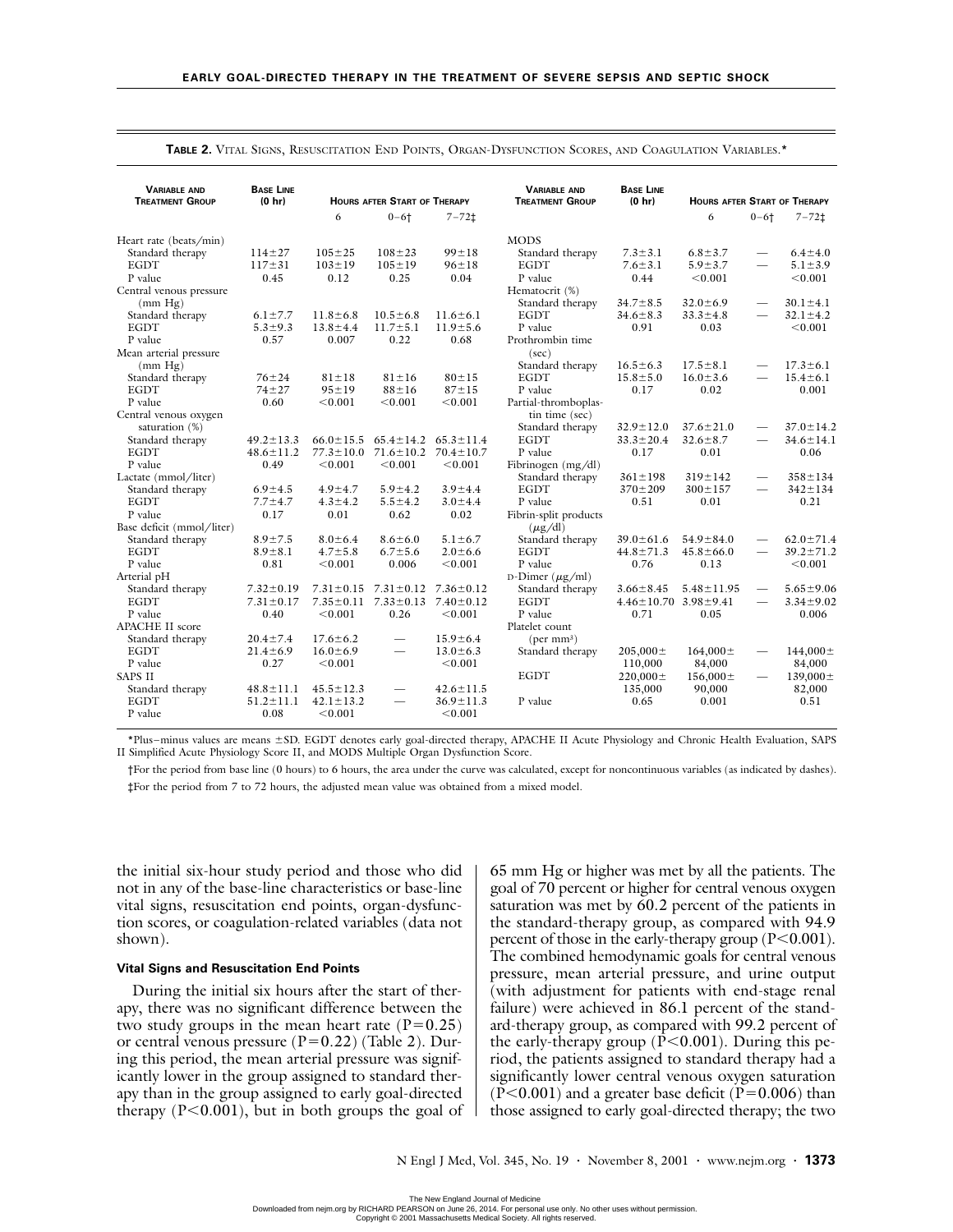groups had similar lactate concentrations  $(P=0.62)$ and similar pH values  $(P=0.26)$ .

During the period from 7 to 72 hours after the start of treatment, the patients assigned to standard therapy had a significantly higher heart rate ( $P=0.04$ ) and a significantly lower mean arterial pressure (P< 0.001) than the patients assigned to early goal-directed therapy; the two groups had a similar central venous pressure ( $P=0.68$ ). During this period, those assigned to standard therapy also had a significantly lower central venous oxygen saturation than those assigned to early goal-directed therapy  $(P<0.001)$ , as well as a higher lactate concentration ( $P=0.02$ ), a greater base deficit ( $P<0.001$ ), and a lower pH ( $P<0.001$ ).

# **Organ Dysfunction and Coagulation Variables**

During the period from 7 to 72 hours, the APACHE II score, SAPS II, and MODS were significantly higher in the patients assigned to standard therapy than in the patients assigned to early goal-directed therapy  $(P<0.001$  for all comparisons) (Table 2). During this period, the prothrombin time was significantly greater in the patients assigned to standard therapy than in those assigned to early goal-directed therapy  $(P=0.001)$ , as was the concentration of fibrin-split products (P<0.001) and the concentration of D-dimer  $($ P=0.006). The two groups had a similar partialthromboplastin time  $(P=0.06)$ , fibrinogen concentration (P=0.21), and platelet count (P=0.51) (Table 2).

### **Mortality**

In-hospital mortality rates were significantly higher in the standard-therapy group than in the early-therapy group  $(P=0.009)$ , as was the mortality at 28 days  $(P=0.01)$  and 60 days  $(P=0.03)$  (Table 3). The difference between the groups in mortality at 60 days primarily reflected the difference in in-hospital mortality. Similar results were obtained after data from the 27 patients who did not complete the initial sixhour study period were excluded from the analysis (data not shown). The rate of in-hospital death due to sudden cardiovascular collapse was significantly higher in the standard-therapy group than in the earlytherapy group ( $P=0.02$ ); the rate of death due to multiorgan failure was similar in the two groups  $(P=0.27)$ .

# **Administered Treatments**

During the initial six hours, the patients assigned to early goal-directed therapy received significantly more fluid than those assigned to standard therapy (P<0.001) and more frequently received red-cell transfusion ( $P<0.001$ ) and inotropic support ( $P<0.001$ ), whereas similar proportions of patients in the two groups required vasopressors  $(P=0.62)$  and mechanical ventilation ( $P=0.90$ ) (Table 4). During the period from 7 to 72 hours, however, the patients assigned to standard therapy received significantly more fluid than those assigned to early goal-directed therapy  $(P=0.01)$ and more often received red-cell transfusion (P< 0.001) and vasopressors  $(P=0.03)$  and underwent mechanical ventilation (P<0.001) and pulmonaryartery catheterization ( $P=0.04$ ); the rate of use of inotropic agents was similar in the two groups  $(P=0.14)$ (Table 4). During the overall period from base line to 72 hours after the start of treatment, there was no significant difference between the two groups in the total volume of fluid administered  $(P=0.73)$  or the rate of use of inotropic agents ( $P=0.15$ ), although a greater proportion of the patients assigned to standard therapy than of those assigned to early goal-direct-

**TABLE 3.** KAPLAN–MEIER ESTIMATES OF MORTALITY AND CAUSES OF IN-HOSPITAL DEATH.\*

| <b><i>VARIABLE</i></b>                   | <b>STANDARD THERAPY</b><br>$(N = 133)$ | <b>EARLY</b><br><b>GOAL-DIRECTED</b><br><b>THERAPY</b><br>$(N = 130)$ | <b>RELATIVE RISK</b><br>$(95% \text{ Cl})$ | <b>P VALUE</b> |
|------------------------------------------|----------------------------------------|-----------------------------------------------------------------------|--------------------------------------------|----------------|
|                                          | no. (%)                                |                                                                       |                                            |                |
| In-hospital mortality†                   |                                        |                                                                       |                                            |                |
| All patients                             | 59(46.5)                               | 38(30.5)                                                              | $0.58(0.38 - 0.87)$                        | 0.009          |
| Patients with severe sepsis              | 19(30.0)                               | 9(14.9)                                                               | $0.46(0.21-1.03)$                          | 0.06           |
| Patients with septic shock               | 40(56.8)                               | 29(42.3)                                                              | $0.60(0.36 - 0.98)$                        | 0.04           |
| Patients with sepsis syndrome            | 44(45.4)                               | 35(35.1)                                                              | $0.66(0.42 - 1.04)$                        | 0.07           |
| 28-Day mortality†                        | 61(49.2)                               | 40(33.3)                                                              | $0.58(0.39 - 0.87)$                        | 0.01           |
| 60-Day mortality†                        | 70(56.9)                               | 50(44.3)                                                              | $0.67(0.46 - 0.96)$                        | 0.03           |
| Causes of in-hospital death <sup>+</sup> |                                        |                                                                       |                                            |                |
| Sudden cardiovascular collapse           | 25/119(21.0)                           | 12/117(10.3)                                                          |                                            | 0.02           |
| Multiorgan failure                       | 26/119(21.8)                           | 19/117(16.2)                                                          |                                            | 0.27           |

\*CI denotes confidence interval. Dashes indicate that the relative risk is not applicable.

†Percentages were calculated by the Kaplan–Meier product-limit method.

‡The denominators indicate the numbers of patients in each group who completed the initial six-hour study period.

**1374 ·** N Engl J Med, Vol. 345, No. 19 **·** November 8, 2001 **·** www.nejm.org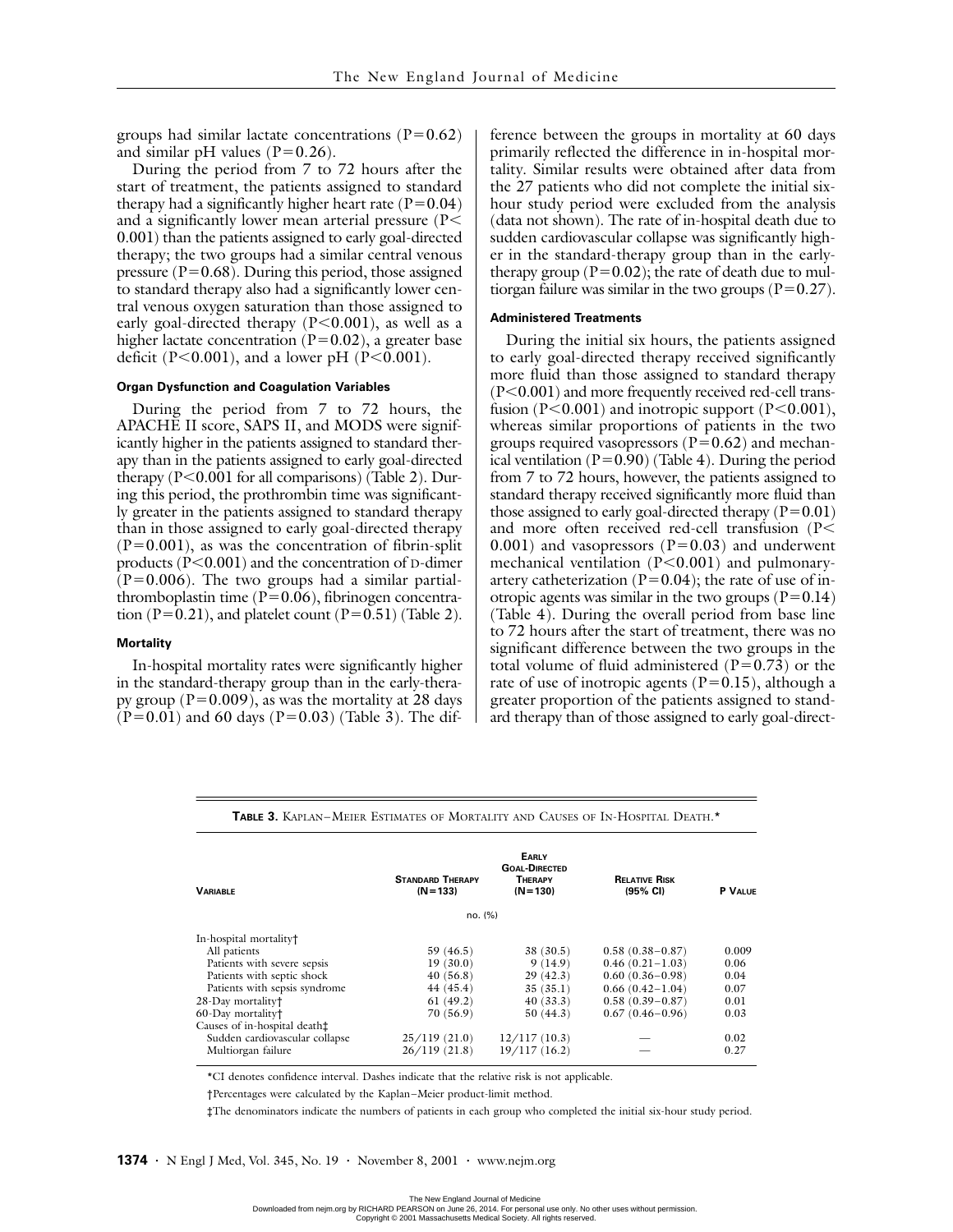| <b>TABLE 4. TREATMENTS ADMINISTERED.*</b> |                   |                                       |  |  |  |  |  |
|-------------------------------------------|-------------------|---------------------------------------|--|--|--|--|--|
| <b>HOURS AFTER THE START OF THERAPY</b>   |                   |                                       |  |  |  |  |  |
| $0 - 6$                                   | $7 - 72$          | $0 - 72$                              |  |  |  |  |  |
|                                           |                   |                                       |  |  |  |  |  |
| $3499 \pm 2438$                           |                   | $10,602 \pm 6,216$ $13,358 \pm 7,729$ |  |  |  |  |  |
| $4981 \pm 2984$                           | $8,625 \pm 5,162$ | $13,443 \pm 6,390$                    |  |  |  |  |  |
| < 0.001                                   | 0.01              | 0.73                                  |  |  |  |  |  |
|                                           |                   |                                       |  |  |  |  |  |
| 18.5                                      | 32.8              | 44.5                                  |  |  |  |  |  |
| 64.1                                      | 11.1              | 68.4                                  |  |  |  |  |  |
| < 0.001                                   | < 0.001           | < 0.001                               |  |  |  |  |  |
|                                           |                   |                                       |  |  |  |  |  |
| 30.3                                      | 42.9              | 51.3                                  |  |  |  |  |  |
| 27.4                                      | 29.1              | 36.8                                  |  |  |  |  |  |
| 0.62                                      | 0.03              | 0.02                                  |  |  |  |  |  |
|                                           |                   |                                       |  |  |  |  |  |
| 0.8                                       | 8.4               | 9.2                                   |  |  |  |  |  |
| 13.7                                      | 14.5              | 15.4                                  |  |  |  |  |  |
| < 0.001                                   | 0.14              | 0.15                                  |  |  |  |  |  |
|                                           |                   |                                       |  |  |  |  |  |
| 53.8                                      | 16.8              | 70.6                                  |  |  |  |  |  |
| 53.0                                      | 2.6               | 55.6                                  |  |  |  |  |  |
| 0.90                                      | < 0.001           | 0.02                                  |  |  |  |  |  |
|                                           |                   |                                       |  |  |  |  |  |
| 3.4                                       | 28.6              | 31.9                                  |  |  |  |  |  |
| $\Omega$                                  | 18.0              | 18.0                                  |  |  |  |  |  |
| 0.12                                      | 0.04              | 0.01                                  |  |  |  |  |  |
|                                           |                   |                                       |  |  |  |  |  |

\*Plus–minus values are means ±SD. Because some patients received a specific treatment both during the period from  $0$  to  $6$  hours and during the period from 7 to 72 hours, the cumulative totals for those two periods do not necessarily equal the values for the period from 0 to 72 hours. EGDT denotes early goal-directed therapy.

†Administered vasopressors included norepinephrine, epinephrine, dopamine, and phenylephrine hydrochloride.

‡All pulmonary-artery catheters were inserted while patients were in the intensive care unit.

ed therapy received vasopressors  $(P=0.02)$  and mechanical ventilation ( $P=0.02$ ) and underwent pulmonary-artery catheterization  $(P=0.01)$ , and a smaller proportion required red-cell transfusion  $(P<0.001)$ . Though similar between the groups at base line ( $P=$ 0.91), the mean hematocrit during this 72-hour period was significantly lower in the standard-therapy group than in the early-therapy group  $(P<0.001)$ . Despite the transfusion of red cells, it was significantly lower than the value obtained at base line in each group  $(P<0.001$  for both comparisons) (Table 2).

# **Consumption of Health Care Resources**

There were no significant differences between the two groups in the mean duration of vasopressor therapy  $(2.4\pm4.2 \text{ vs. } 1.9\pm3.1 \text{ days}, P=0.49)$ , the mean duration of mechanical ventilation  $(9.0 \pm 13.1 \text{ vs. } 9.0 \pm 1)$ 11.4 days, P=0.38), or the mean length of stay in the hospital  $(13.0 \pm 13.7 \text{ vs. } 13.2 \pm 13.8 \text{ days}, \text{ P=0.54}).$ However, of the patients who survived to hospital discharge, those assigned to standard therapy had stayed a significantly longer time in the hospital than those assigned to early goal-directed therapy  $(18.4 \pm 15.0 \text{ vs.})$  $14.6 \pm 14.5$  days,  $P = 0.04$ ).

# **DISCUSSION**

Severe sepsis and septic shock are common and are associated with substantial mortality and substantial consumption of health care resources. There are an estimated 751,000 cases (3.0 cases per 1000 population) of sepsis or septic shock in the United States each year, and they are responsible for as many deaths each year as acute myocardial infarction (215,000, or 9.3 percent of all deaths).29 In elderly persons, the incidence of sepsis or septic shock and the related mortality rates are substantially higher than those in younger persons. The projected growth of the elderly population in the United States will contribute to an increase in incidence of 1.5 percent per year, yielding an estimated 934,000 and 1,110,000 cases by the years 2010 and 2020, respectively.29 The present annual cost of this disease is estimated to be \$16.7 billion.29

The transition from the systemic inflammatory response syndrome to severe sepsis and septic shock involves a myriad of pathogenic changes, including circulatory abnormalities that result in global tissue hypoxia.1,2 These pathogenic changes have been the therapeutic target of previous outcome studies.12 Although this transition occurs over time, both out of the hospital and in the hospital, in outcome studies interventions have usually been initiated after admission to the intensive care unit.<sup>12</sup> In studies of goaldirected hemodynamic optimization, in particular, there was no benefit in terms of outcome with respect to normal and supranormal hemodynamic end points, as well as those guided by mixed venous oxygen saturation.9,13 In contrast, even though we enrolled patients with lower central venous oxygen saturation and lower central venous pressure than those studied by Gattinoni et al.<sup>9</sup> and with a higher lactate concentration than those studied by Hayes et al., $13$  we found significant benefits with respect to outcome when goal-directed therapy was applied at an earlier stage of disease. In patients with septic shock, for example, Hayes et al. observed a higher in-hospital mortality rate with aggressive hemodynamic optimization in the intensive care unit (71 percent) than with control therapy (52 percent), whereas we observed a lower mortality rate in patients with septic shock assigned to early goal-directed therapy (42.3 percent) than in those assigned to standard therapy (56.8 percent).

The benefits of early goal-directed therapy in terms of outcome are multifactorial. The incidence of death due to sudden cardiovascular collapse in the standardtherapy group was approximately double that in the group assigned to early goal-directed therapy, suggesting that an abrupt transition to severe disease is an important cause of early death. The early identification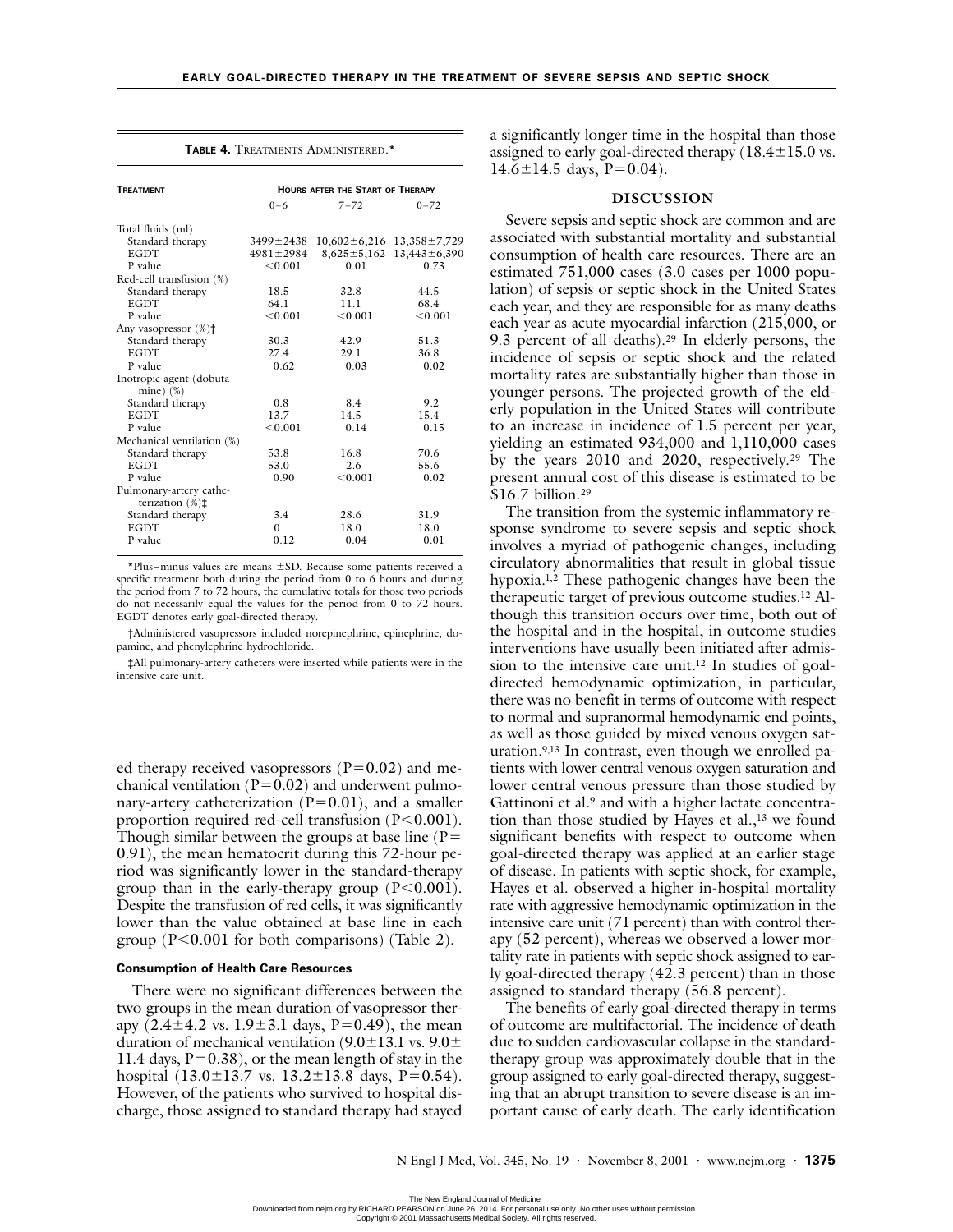of patients with insidious illness (global tissue hypoxia accompanied by stable vital signs) makes possible the early implementation of goal-directed therapy. If sudden cardiovascular collapse can be prevented, the subsequent need for vasopressors, mechanical ventilation, and pulmonary-artery catheterization (and their associated risks) diminishes. In addition to being a stimulus of the systemic inflammatory response syndrome, global tissue hypoxia independently contributes to endothelial activation and disruption of the homeostatic balance among coagulation, vascular permeability, and vascular tone.30 These are key mechanisms leading to microcirculatory failure, refractory tissue hypoxia, and organ dysfunction.2,30 When early therapy is not comprehensive, the progression to severe disease may be well under way at the time of admission to the intensive care unit.<sup>16</sup> Aggressive hemodynamic optimization and other therapy<sup>12</sup> undertaken thereafter may be incompletely effective or even deleterious.13

The value of measurements of venous oxygen saturation at the right atrium or superior vena cava (central venous oxygen saturation) instead of at the pulmonary artery (mixed venous oxygen saturation) has been debated,<sup>31</sup> in particular, when saturation values are above 65 percent. In patients in the intensive care unit who have hyperdynamic septic shock, the mixed venous oxygen saturation is rarely below 65 percent.<sup>32</sup> In contrast, our patients were examined during the phase of resuscitation in which the delivery of supplemental oxygen is required (characterized by a decreased mixed venous oxygen saturation and an increased lactate concentration), when the central venous oxygen saturation generally exceeds the mixed venous oxygen saturation.33,34 The initial central venous oxygen saturation was less than 50 percent in both study groups. The mixed venous oxygen saturation is estimated to be 5 to 13 percent lower in the pulmonary artery<sup>33</sup> and 15 percent lower in the splanchnic bed.<sup>35</sup> Though not numerically equivalent, these ranges of values are pathologically equivalent and are associated with high mortality.<sup>32,36</sup> Among all the patients in the current study in whom the goals with respect to central venous pressure, mean arterial pressure, and urine output during the first six hours were met, 39.8 percent of those assigned to standard therapy were still in this oxygen-dependent phase of resuscitation at six hours, as compared with 5.1 percent of those assigned to early goal-directed therapy. The combined 56.5 percent in-hospital mortality of this 39.8 percent of patients, who were at high risk for hemodynamic compromise, is consistent with the results of previous studies in the intensive care unit.32,36

In an open, randomized, partially blinded trial, there are unavoidable interactions during the initial period of the study. As the study progressed, the patients in the standard-therapy group may have received some form of goal-directed therapy, reducing the treatment effect. This reduction may have been offset by the slight but inherent bias resulting from the direct influence of the investigators on the care of the patients in the treatment group. The potential period of bias was 9.9±19.5 percent of the overall hospital stay in the standard-therapy group and  $7.2 \pm 12.0$  percent of that in the group assigned to early goal-directed therapy  $(P=0.20)$ . This interval was minimal in comparison with those in previous studies<sup>9,13</sup> because the clinicians who assumed responsibility for the remainder of hospitalization were completely blinded to the randomization order.

We conclude that goal-directed therapy provided at the earliest stages of severe sepsis and septic shock, though accounting for only a brief period in comparison with the overall hospital stay, has significant short-term and long-term benefits. These benefits arise from the early identification of patients at high risk for cardiovascular collapse and from early therapeutic intervention to restore a balance between oxygen delivery and oxygen demand. In the future, investigators conducting outcome trials in patients with sepsis should consider the quality and timing of the resuscitation before enrollment as an important outcome variable.

Supported by the Henry Ford Health Systems Fund for Research, a Weatherby Healthcare Resuscitation Fellowship, Edwards Lifesciences (which provided oximetry equipment and catheters), and Nova Biomedical (which provided equipment for laboratory assays).

*We are indebted to the nurses, residents, senior staff attending physicians, pharmacists, patient advocates, technicians, and billing and administrative personnel of the Department of Emergency Medicine; to the nurses and technicians of the medical and surgical intensive care units; and to the staff members of the Department of Respiratory Therapy, Department of Pathology, Department of Medical Records, and Department of Admitting and Discharge for their patience and their cooperation in making this study possible.*

# **APPENDIX**

The following persons participated in the study: **External Safety, Efficacy, and Data Monitoring Committee:** A. Connors (Charlottesville, Va.), S. Conrad (Shreveport, La.), L. Dunbar (New Orleans), S. Fagan (Atlanta), M. Haupt (Portland, Oreg.), R. Ivatury (Richmond, Va.), G. Martin (Detroit), D. Milzman (Washington, D.C.), E. Panacek (Palo Alto, Calif.), M. Rady (Scottsdale, Ariz.), M. Rudis (Los Angeles), and S. Stern (Ann Arbor, Mich.); **the Early-Goal-Directed-Therapy Collaborative Group:** B. Derechyk, W. Rittinger, G. Hayes, K. Ward, M. Mullen, V. Karriem, J. Urrunaga, M. Gryzbowski, A. Tuttle, W. Chung, P. Uppal, R. Nowak, D. Powell, T. Tyson, T. Wadley, G. Galletta, K. Rader, A. Goldberg, D. Amponsah, D. Morris, K. Kumasi-Rivers, B. Thompson, D. Ander, C. Lewandowski, J. Kahler, K. Kralovich, H. Horst, S. Harpatoolian, A. Latimer, M. Schubert, M. Fallone, B. Fasbinder, L. Defoe, J. Hanlon, A. Okunsanya, B. Sheridan, Q. Rivers, H. Johnson, B. Sessa-Boji, K. Gunnerson, D. Fritz, K. Rivers, S. Moore, D. Huang, and J. Farrerer (Henry Ford Hospital, Detroit).

## **REFERENCES**

**1.** Rangel-Frausto MS, Pittet D, Costigan M, Hwang T, Davis CS, Wenzel RP. The natural history of the systemic inflammatory response syndrome (SIRS): a prospective study. JAMA 1995;273:117-23. **2.** Beal AL, Cerra FB. Multiple organ failure syndrome in the 1990s: systemic inflammatory response and organ dysfunction. JAMA 1994;271:226-33. **3.** Nguyen HB, Rivers EP, Havstad S, et al. Critical care in the emergency department: a physiologic assessment and outcome evaluation. Acad Emerg Med 2000;7:1354-61.

**1376 ·** N Engl J Med, Vol. 345, No. 19 **·** November 8, 2001 **·** www.nejm.org